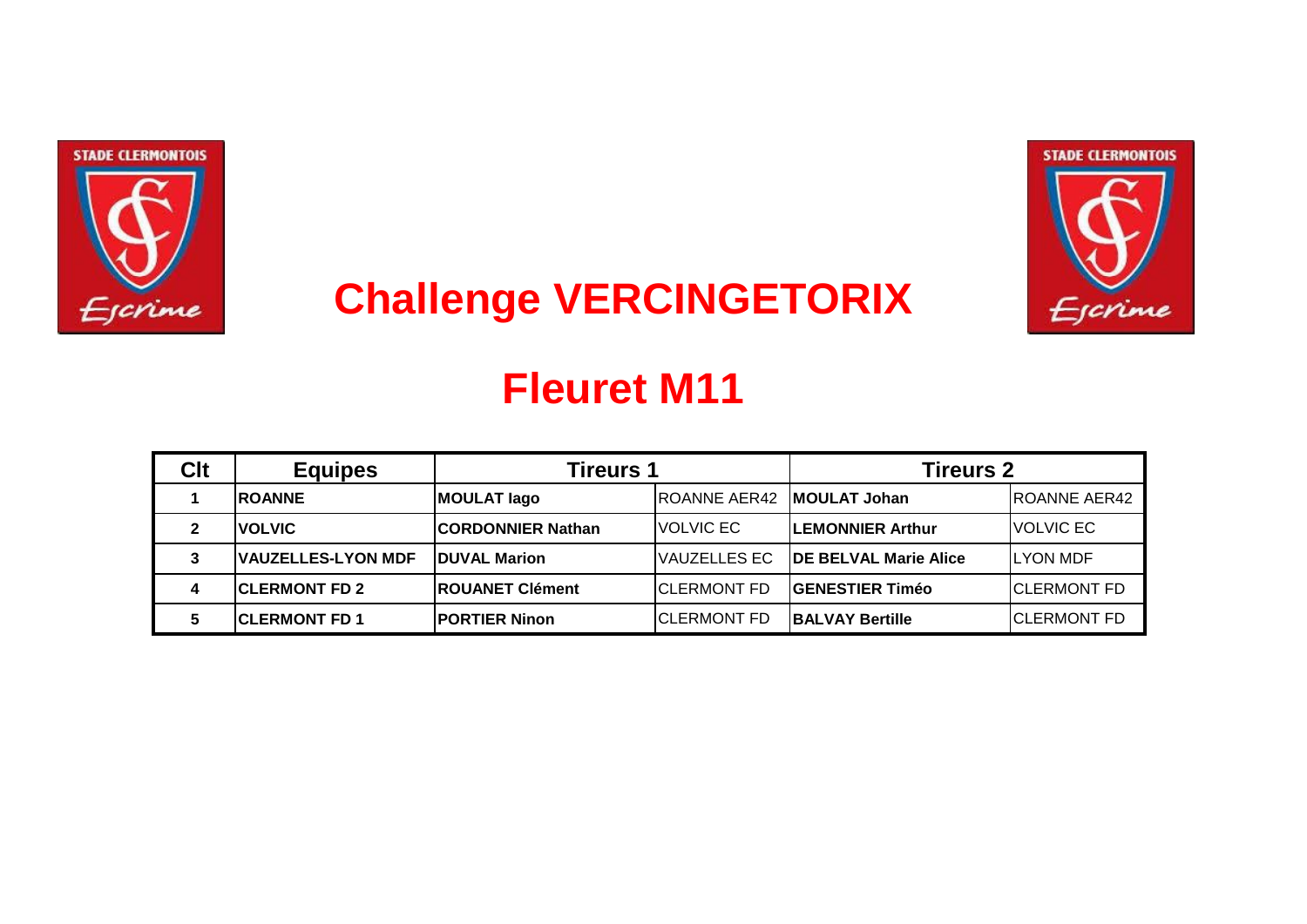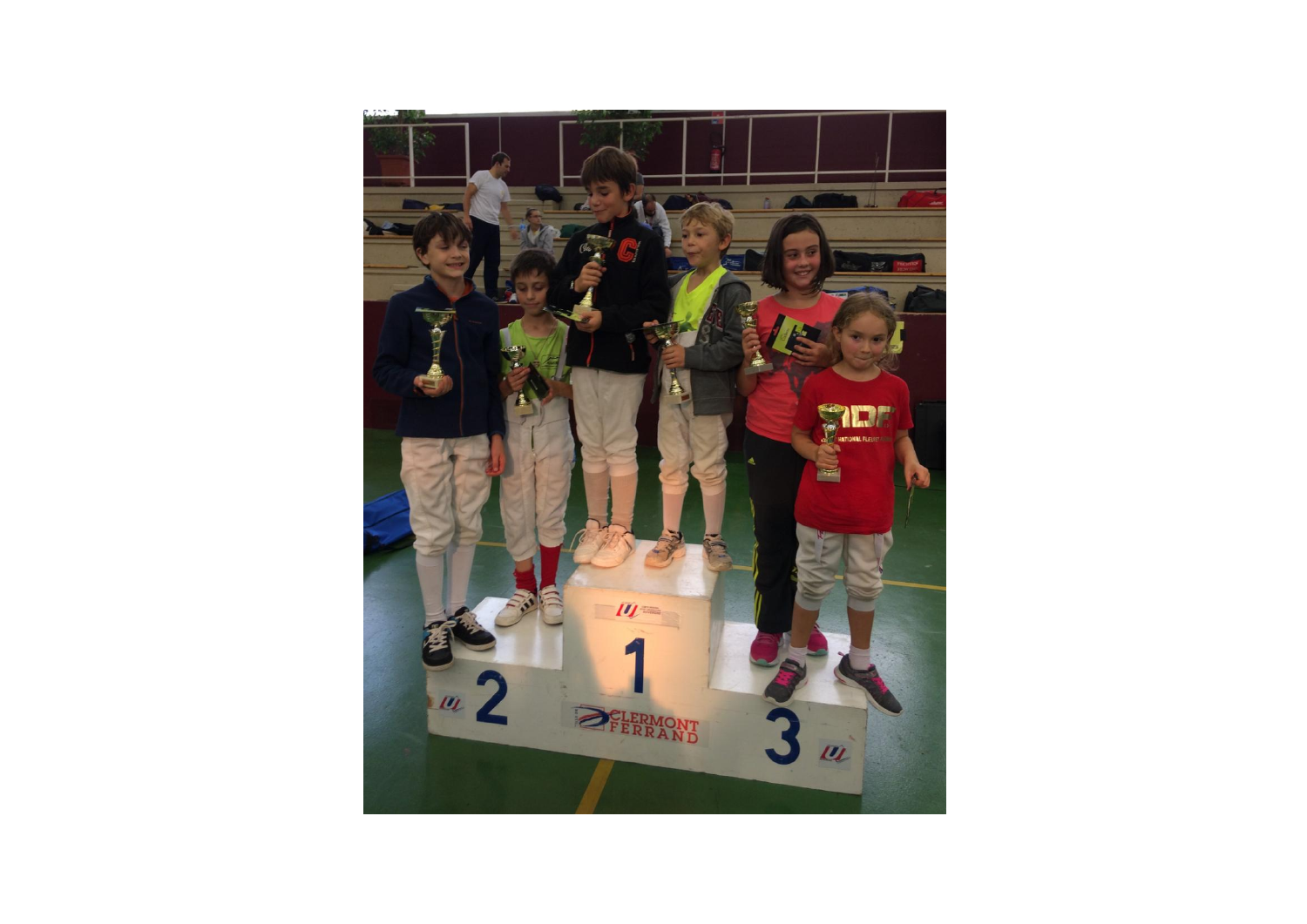| <b>CLERMONT FD 1</b>      | 3  | <b>CLERMONT FD 2</b>      | 16 |                         |                           |       |                |    |
|---------------------------|----|---------------------------|----|-------------------------|---------------------------|-------|----------------|----|
| <b>VOLVIC</b>             | 16 | <b>IROANNE</b>            | 10 |                         |                           |       |                |    |
| <b>ICLERMONT FD 2</b>     | 11 | <b>VAUZELLES-LYON MDF</b> | 14 | <u>Classement Poule</u> |                           |       |                |    |
| <b>ICLERMONT FD 1</b>     |    | <b>VOLVIC</b>             | 16 | <b>Clt</b>              | <b>Equipes</b>            | V/M   | <b>Indices</b> | Td |
| <b>VAUZELLES-LYON MDF</b> | 5  | <b>ROANNE</b>             | 12 |                         | <b>VOLVIC</b>             | 0,750 | 20             | 60 |
| <b>VOLVIC</b>             | 12 | <b>CLERMONT FD 2</b>      | 16 | $\mathbf{2}$            | <b>IROANNE</b>            | 0,750 | 9              | 48 |
| <b>ROANNE</b>             | 16 | <b>CLERMONT FD 1</b>      | 9  | 3                       | <b>CLERMONT FD 2</b>      | 0,500 | 13             | 52 |
| <b>VAUZELLES-LYON MDF</b> | 7  | <b>VOLVIC</b>             | 16 | 4                       | <b>VAUZELLES-LYON MDF</b> | 0,250 | $-15$          | 40 |
| <b>ICLERMONT FD 2</b>     | 9  | <b>ROANNE</b>             | 10 | 5                       | <b>ICLERMONT FD 1</b>     | 0,250 | $-27$          | 35 |
| <b>ICLERMONT FD 1</b>     | 16 | <b>VAUZELLES-LYON MDF</b> | 14 |                         |                           |       |                |    |

|              | <u>Classement Poule</u>   |       |                |    |  |  |  |  |  |  |
|--------------|---------------------------|-------|----------------|----|--|--|--|--|--|--|
| <b>Clt</b>   | <b>Equipes</b>            | V/M   | <b>Indices</b> | Td |  |  |  |  |  |  |
|              | <b>VOLVIC</b>             | 0,750 | 20             | 60 |  |  |  |  |  |  |
| $\mathbf{2}$ | <b>ROANNE</b>             | 0,750 | 9              | 48 |  |  |  |  |  |  |
| 3            | <b>CLERMONT FD 2</b>      | 0,500 | 13             | 52 |  |  |  |  |  |  |
| 4            | <b>VAUZELLES-LYON MDF</b> | 0,250 | $-15$          | 40 |  |  |  |  |  |  |
| 5            | <b>CLERMONT FD 1</b>      | 0,250 | $-27$          | 35 |  |  |  |  |  |  |